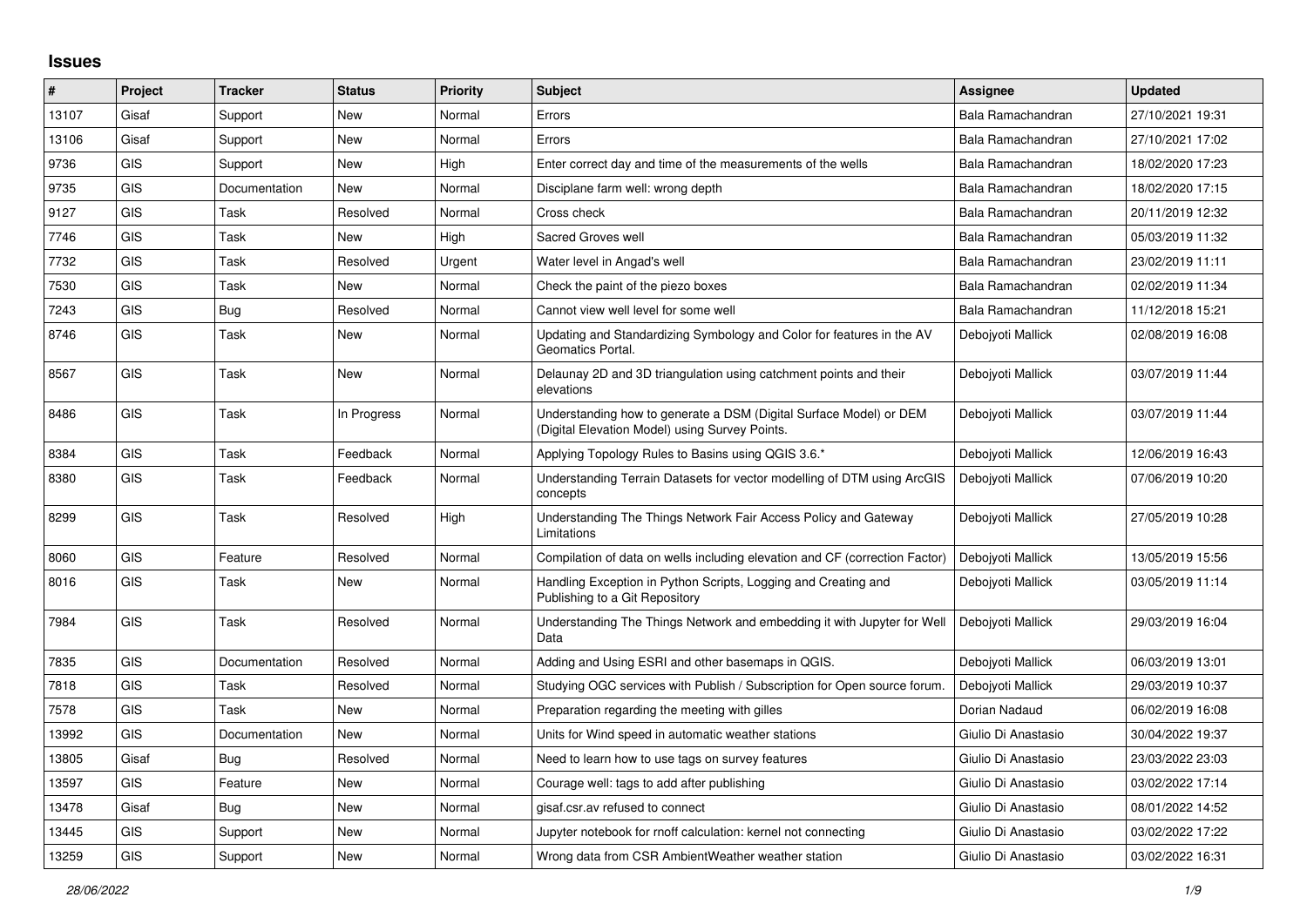| #     | Project                                | <b>Tracker</b> | <b>Status</b> | <b>Priority</b> | Subject                                                                                        | Assignee              | <b>Updated</b>   |
|-------|----------------------------------------|----------------|---------------|-----------------|------------------------------------------------------------------------------------------------|-----------------------|------------------|
| 12976 | <b>GIS</b>                             | Feature        | New           | Normal          | Weather Station not recording data on 3rd October 2021                                         | Giulio Di Anastasio   | 05/10/2021 23:07 |
| 12850 | <b>GIS</b>                             | Support        | New           | Normal          | Mistakenly deleted ticket about PgAdmin                                                        | Giulio Di Anastasio   | 08/09/2021 12:50 |
| 12714 | Gisaf                                  | Feature        | New           | Normal          | Dana well correction factor changed                                                            | Giulio Di Anastasio   | 21/09/2021 12:57 |
| 12288 | Geomatic<br>studio models<br>for Gisaf | Task           | Resolved      | Normal          | Wells water levels referenced to the mean sea level                                            | Giulio Di Anastasio   | 08/06/2021 10:25 |
| 11966 | Gisaf                                  | Support        | New           | Normal          | <b>QGIS Graphical Modeler</b>                                                                  | Giulio Di Anastasio   | 16/04/2021 13:09 |
| 11715 | <b>GIS</b>                             | Support        | New           | Normal          | Evaluation of Pastas as an data analysis tool for well levels                                  | Giulio Di Anastasio   | 08/02/2021 12:01 |
| 11685 | <b>GIS</b>                             | Documentation  | <b>New</b>    | Normal          | Daily resampling of rainfall in CSR Weather Station - How is it calculated                     | Giulio Di Anastasio   | 04/02/2021 11:14 |
| 11648 | Gisaf                                  | Documentation  | New           | Normal          | Styling categories                                                                             | Giulio Di Anastasio   | 27/01/2021 16:02 |
| 11497 | <b>GIS</b>                             | Support        | New           | Normal          | Add log book information to raingauges, etc                                                    | Giulio Di Anastasio   | 21/12/2020 14:54 |
| 11448 | <b>GIS</b>                             | Documentation  | <b>New</b>    | High            | Meaning of colors for wells in the map                                                         | Giulio Di Anastasio   | 10/12/2020 11:34 |
| 11329 | <b>GIS</b>                             | Feature        | New           | Normal          | <b>Boundary Stones Updation</b>                                                                | Giulio Di Anastasio   | 12/11/2020 18:03 |
| 10344 | Gisaf                                  | Bug            | New           | Normal          | Error: No accuracy defined for surveyor Eric Chacra - Baraka and<br>equipment {file.equipment} | Giulio Di Anastasio   | 16/06/2020 04:27 |
| 10322 | <b>GIS</b>                             | Support        | New           | Normal          | Resume the basket imports, and review of the new admin baskets                                 | Giulio Di Anastasio   | 11/06/2020 17:17 |
| 10228 | Gisaf                                  | Bug            | New           | Normal          | Telephone box: geopackage error while downloading, geometry wrong in<br>shape file             | Giulio Di Anastasio   | 28/05/2020 18:09 |
| 10196 | <b>GIS</b>                             | Documentation  | New           | Normal          | Reconciliation of points in tables not at raw level. (Polygon, Line)                           | Giulio Di Anastasio   | 26/05/2020 14:37 |
| 8787  | GIS                                    | Support        | New           | Normal          | In Wastless P49 points are in text, we can't able to upload in gsaf                            | Giulio Di Anastasio   | 13/08/2019 17:10 |
| 7789  | GIS                                    | Task           | New           | Normal          | Cross check Johnny's well id 54 EGB007 - DEPTH is not correct in Harvest<br>data               | l Giulio Di Anastasio | 27/02/2019 16:58 |
| 7762  | <b>GIS</b>                             | Documentation  | <b>New</b>    | Normal          | WEb resources for Open Drone Map                                                               | Giulio Di Anastasio   | 25/02/2019 10:34 |
| 9119  | <b>GIS</b>                             | Task           | Resolved      | Normal          | Individual/community well data                                                                 | Meera Natarajan       | 23/10/2019 11:16 |
| 8303  | GIS                                    | Task           | <b>New</b>    | High            | Health check up residential zone (Priority 1 list)                                             | Meera Natarajan       | 14/05/2019 11:29 |
| 8287  | <b>GIS</b>                             | Task           | Resolved      | Normal          | additional information to the template                                                         | Meera Natarajan       | 24/05/2019 16:31 |
| 7723  | <b>GIS</b>                             | Task           | Resolved      | Normal          | comparison pH and TDS meter                                                                    | Meera Natarajan       | 09/03/2019 11:18 |
| 7722  | GIS                                    | Task           | Resolved      | Normal          | health check standardization of observation                                                    | Meera Natarajan       | 27/02/2019 16:22 |
| 7721  | <b>GIS</b>                             | Task           | New           | Normal          | create template for health check-up                                                            | Meera Natarajan       | 20/02/2019 11:58 |
| 7698  | GIS                                    | Task           | New           | Normal          | EC & pH meter                                                                                  | Meera Natarajan       | 20/02/2019 10:01 |
| 7643  | GIS                                    | Task           | New           | Normal          | Health check-up in the RZ                                                                      | Meera Natarajan       | 18/02/2019 09:25 |
| 7550  | GIS                                    | Task           | Resolved      | High            | meeting Gilles                                                                                 | Meera Natarajan       | 13/02/2019 11:13 |
| 7549  | GIS                                    | Task           | Resolved      | Normal          | Surrender and Grace WWTP Health check                                                          | Meera Natarajan       | 06/02/2019 09:57 |
| 7913  | GIS                                    | Task           | New           | High            | Editing to be done in GISAF                                                                    | Pavneet Kaur          | 15/03/2019 14:42 |
| 7858  | GIS                                    | Task           | New           | Normal          | Harvest data of wells to be entered in Gisaf                                                   | Pavneet Kaur          | 08/03/2019 16:07 |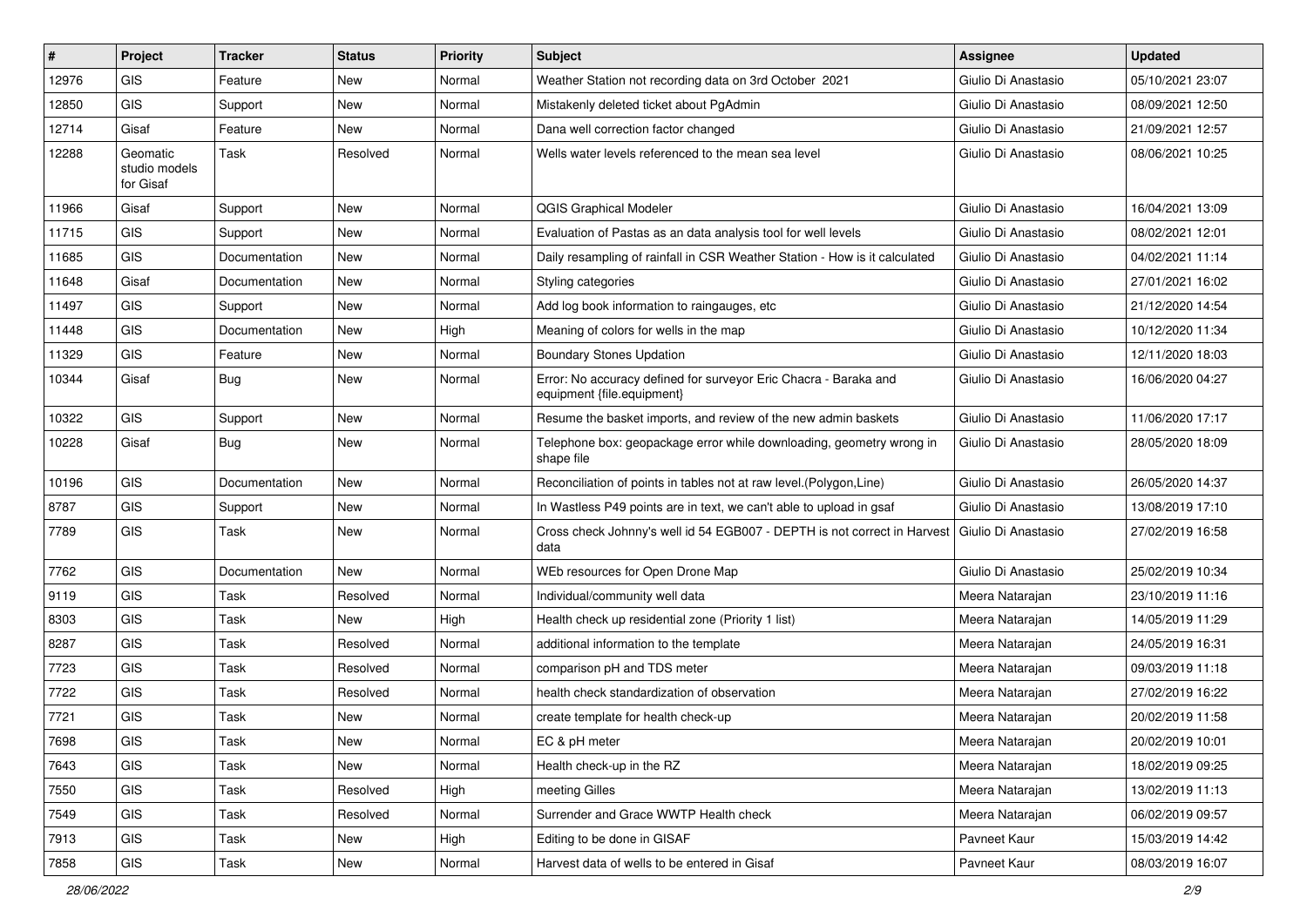| #     | Project                                | <b>Tracker</b> | <b>Status</b> | <b>Priority</b> | Subject                                                                          | <b>Assignee</b> | <b>Updated</b>   |
|-------|----------------------------------------|----------------|---------------|-----------------|----------------------------------------------------------------------------------|-----------------|------------------|
| 7857  | GIS                                    | Task           | <b>New</b>    | Normal          | Add new wells in gisaf                                                           | Pavneet Kaur    | 08/03/2019 16:06 |
| 7836  | GIS                                    | Task           | <b>New</b>    | Normal          | Bobby well missing                                                               | Pavneet Kaur    | 15/03/2019 15:04 |
| 7817  | GIS                                    | Feature        | <b>New</b>    | Normal          | Updating dates for 66 records in the Benches attribute table.                    | Pavneet Kaur    | 15/03/2019 15:03 |
| 7795  | GIS                                    | Support        | New           | Normal          | Open SOurce software tutorials on water management from youtube -<br>Hatari Labs | Pavneet Kaur    | 12/03/2019 16:33 |
| 7776  | GIS                                    | Feature        | <b>New</b>    | High            | Text on IZ CAD file                                                              | Pavneet Kaur    | 26/02/2019 12:57 |
| 7724  | GIS                                    | Task           | <b>New</b>    | Normal          | Publish CZ and IDZ- Water Project> on Gisaf                                      | Pavneet Kaur    | 15/03/2019 14:55 |
| 7651  | GIS                                    | Task           | <b>New</b>    | Normal          | Create the Proposed shapefile layers                                             | Pavneet Kaur    | 13/02/2019 15:44 |
| 7608  | GIS                                    | Task           | <b>New</b>    | Low             | creating a structure for tags                                                    | Pavneet Kaur    | 15/03/2019 14:58 |
| 6769  | GIS                                    | Support        | In Progress   | Normal          | Issue in the DXF conversion                                                      | Pavneet Kaur    | 04/10/2018 15:00 |
| 6070  | Gisaf                                  | Support        | <b>New</b>    | Normal          | A survey of 3D GIS Models                                                        | Pavneet Kaur    | 05/02/2019 12:47 |
| 14090 | GIS                                    | Feature        | Resolved      | Normal          | Move to SDDs after failure of one HDD in the RAID array of the domUs             | Philippe May    | 27/05/2022 16:28 |
| 14072 | GIS                                    | Support        | Resolved      | Urgent          | Gisaf very slow                                                                  | Philippe May    | 19/05/2022 02:29 |
| 13991 | <b>GIS</b>                             | Support        | In Progress   | High            | Gisaf is again hung                                                              | Philippe May    | 30/04/2022 14:01 |
| 13985 | Gisaf                                  | Bug            | <b>New</b>    | High            | Gisaf is hanged                                                                  | Philippe May    | 29/04/2022 22:15 |
| 13982 | GIS                                    | Support        | Resolved      | Normal          | Update server's storage                                                          | Philippe May    | 06/05/2022 14:38 |
| 13968 | Geomatic<br>studio models<br>for Gisaf | Feature        | Resolved      | Normal          | Create layers and all for the LB records                                         | Philippe May    | 28/04/2022 17:18 |
| 13952 | Gisaf                                  | Support        | Resolved      | Normal          | Gisaf isn't Connecting                                                           | Philippe May    | 25/04/2022 11:27 |
| 13901 | GIS                                    | Bug            | <b>New</b>    | Normal          | Map: style of the category with status 'E' is always applied                     | Philippe May    | 12/04/2022 11:01 |
| 13885 | GIS                                    | Bug            | Resolved      | Normal          | Wrong name showing in the list of layers in the map                              | Philippe May    | 23/04/2022 04:04 |
| 13883 | GIS                                    | Support        | Resolved      | Urgent          | Gisaf not responding - Possible issue with tag editing?                          | Philippe May    | 07/04/2022 19:34 |
| 13847 | <b>GIS</b>                             | Support        | <b>New</b>    | Urgent          | Gisaf not responding                                                             | Philippe May    | 01/04/2022 17:08 |
| 13766 | Gisaf                                  | Bug            | New           | Normal          | OGCAPI: make async                                                               | Philippe May    | 11/03/2022 14:39 |
| 13763 | GIS                                    | Support        | Resolved      | Normal          | Gisaf not responding                                                             | Philippe May    | 11/03/2022 13:03 |
| 13681 | Gisaf                                  | Support        | Resolved      | Normal          | Gisaf isn't Connecting                                                           | Philippe May    | 19/02/2022 11:01 |
| 13642 | Gisaf                                  | Support        | Resolved      | Urgent          | Electrical problems: Server down                                                 | Philippe May    | 15/02/2022 09:38 |
| 13447 | GIS                                    | Support        | Resolved      | Urgent          | Server down due to electrical power cut                                          | Philippe May    | 31/12/2021 17:14 |
| 13258 | Gisaf                                  | Bug            | Resolved      | Normal          | Missing data from AmbientWeather weather stations                                | Philippe May    | 21/11/2021 16:50 |
| 13235 | GIS                                    | Support        | Resolved      | Normal          | Server hardware failure (sdc hard drive)                                         | Philippe May    | 19/11/2021 17:59 |
| 13203 | GIS                                    | Support        | In Progress   | Normal          | Redis server: fix warning relarted to memory allocation                          | Philippe May    | 12/11/2021 13:03 |
| 13202 | Gisaf                                  | Support        | Resolved      | Normal          | Gisaf is showing error                                                           | Philippe May    | 12/11/2021 12:59 |
| 13132 | GIS                                    | Bug            | Resolved      | Normal          | CSR Weather station missing data 28 nd 29 Otober 2021                            | Philippe May    | 06/11/2021 12:20 |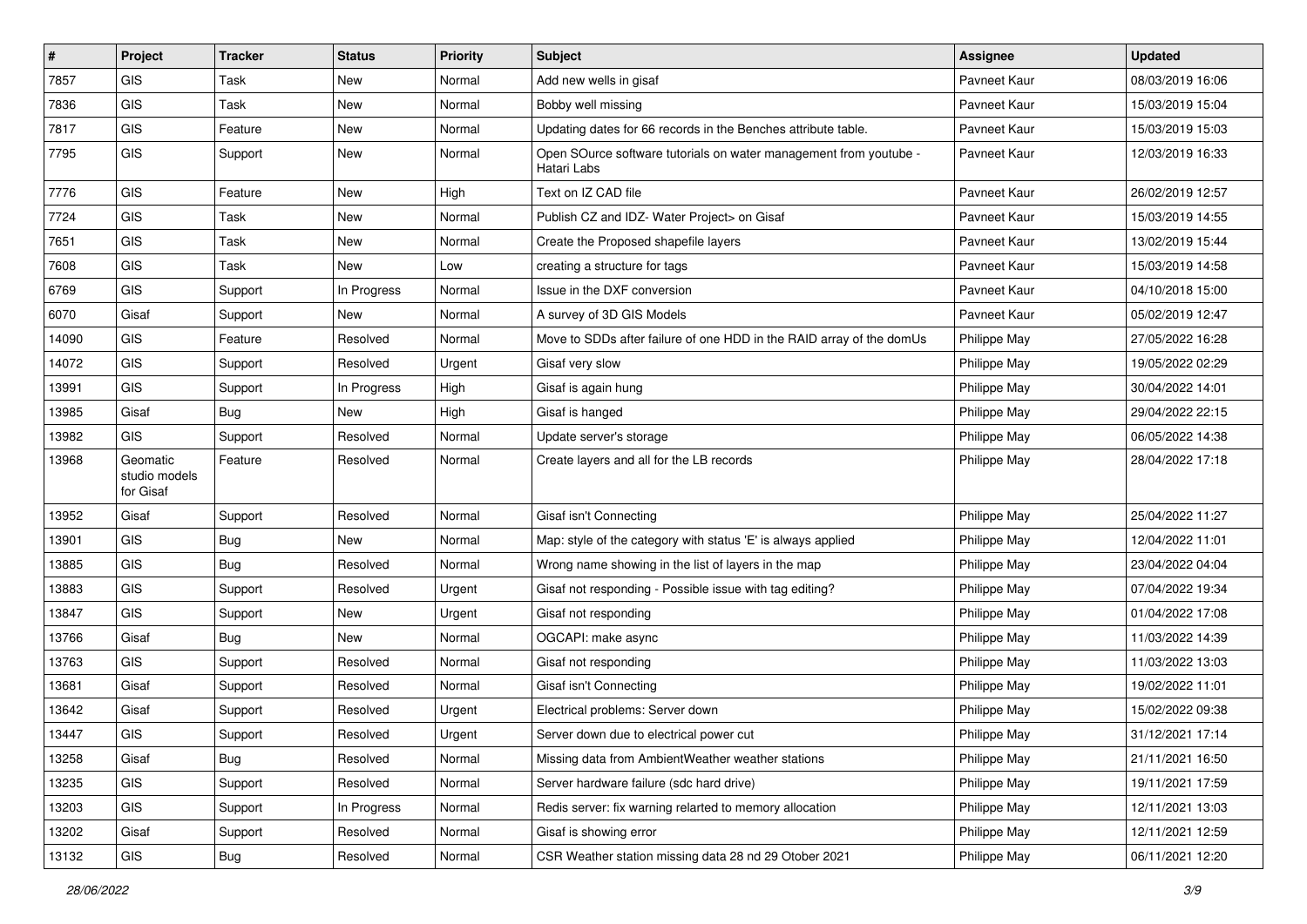| #     | Project                                | <b>Tracker</b> | <b>Status</b> | <b>Priority</b> | Subject                                                                                   | <b>Assignee</b> | <b>Updated</b>   |
|-------|----------------------------------------|----------------|---------------|-----------------|-------------------------------------------------------------------------------------------|-----------------|------------------|
| 13125 | Gisaf                                  | <b>Bug</b>     | Resolved      | Normal          | Live layers: error with no detail shown                                                   | Philippe May    | 01/11/2021 19:06 |
| 13115 | <b>GIS</b>                             | <b>Task</b>    | In Progress   | Urgent          | Server not working after power cut                                                        | Philippe May    | 29/10/2021 11:05 |
| 13090 | Gisaf                                  | Support        | Resolved      | Normal          | Importing error in new admin                                                              | Philippe May    | 28/10/2021 11:00 |
| 13068 | GIS                                    | Support        | Resolved      | Normal          | Migrate gisaf VM to bullseye                                                              | Philippe May    | 25/10/2021 17:28 |
| 12895 | GIS                                    | Support        | Resolved      | Normal          | Migrate backups to Bung                                                                   | Philippe May    | 12/11/2021 00:36 |
| 12867 | <b>GIS</b>                             | Support        | In Progress   | Normal          | Upgrade server (all virtual machines) to Debian bullseye                                  | Philippe May    | 25/10/2021 17:34 |
| 12701 | GIS                                    | Bug            | Resolved      | Normal          | Weather Station not showing data since 24 July 2021                                       | Philippe May    | 12/08/2021 12:21 |
| 12688 | Gisaf                                  | Support        | Resolved      | Normal          | Layers are not visible                                                                    | Philippe May    | 10/08/2021 10:03 |
| 12646 | Geomatic<br>studio models<br>for Gisaf | Feature        | <b>New</b>    | Normal          | Add and import new data from Johan for OFC                                                | Philippe May    | 01/08/2021 19:46 |
| 12491 | Gisaf                                  | Feature        | Resolved      | Normal          | Measure distances on the map                                                              | Philippe May    | 11/07/2021 11:51 |
| 12075 | GIS                                    | Feature        | Resolved      | High            | CSR Weather Station not showing since 22 of april 2021                                    | Philippe May    | 29/04/2021 15:34 |
| 12051 | <b>GIS</b>                             | Support        | New           | Normal          | Update pgadmin                                                                            | Philippe May    | 22/04/2021 12:57 |
| 12049 | GIS                                    | Bug            | Resolved      | Immediate       | <b>Gisaf Error</b>                                                                        | Philippe May    | 22/04/2021 10:39 |
| 11907 | Gisaf                                  | Feature        | Resolved      | Normal          | Allow specific project list for custom models                                             | Philippe May    | 19/03/2021 16:13 |
| 11898 | GIS                                    | Support        | New           | Normal          | Add Aurogreen Weather Station                                                             | Philippe May    | 17/03/2021 12:10 |
| 11886 | Gisaf                                  | Support        | Resolved      | Normal          | Pandas resample deprecation warning                                                       | Philippe May    | 16/03/2021 12:49 |
| 11762 | Gisaf                                  | Feature        | Resolved      | Normal          | Switch from Mapbox to Maplibre                                                            | Philippe May    | 20/11/2021 15:21 |
| 11678 | Geomatic<br>studio models<br>for Gisaf | Feature        | New           | Normal          | Add new models for AVES                                                                   | Philippe May    | 02/02/2021 12:13 |
| 11649 | Gisaf                                  | Feature        | Resolved      | Normal          | Wells timeline dashboard misc. improvements                                               | Philippe May    | 27/01/2021 15:47 |
| 11577 | Gisaf                                  | Feature        | Resolved      | Normal          | Dashboard: multiple sections per page                                                     | Philippe May    | 27/01/2021 12:37 |
| 11506 | GIS                                    | Documentation  | <b>New</b>    | Normal          | Article on wells levels graphs                                                            | Philippe May    | 21/12/2020 16:41 |
| 11486 | GIS                                    | Feature        | New           | Normal          | Button Labels for wells details                                                           | Philippe May    | 21/12/2020 10:26 |
| 11457 | Gisaf                                  | Support        | Resolved      | Normal          | Building Shed and Retaining Walls are not showing in a map                                | Philippe May    | 14/12/2020 19:52 |
| 11449 | Gisaf                                  | Feature        | Resolved      | Normal          | Strip extra characters when importing survey CSV files                                    | Philippe May    | 10/12/2020 01:06 |
| 11081 | Gisaf                                  | Support        | <b>New</b>    | Normal          | Gisaf doesn't allowed multiple reconciliation                                             | Philippe May    | 01/10/2020 15:00 |
| 11071 | Gisaf                                  | Support        | New           | Normal          | Reconciliation: cannot find some points                                                   | Philippe May    | 01/10/2020 13:03 |
| 10991 | Gisaf                                  | <b>Bug</b>     | New           | Normal          | Graph of Average rainfall by month in Dashboard - limited viewing area<br>when zooming in | Philippe May    | 17/09/2020 14:49 |
| 10948 | Gisaf                                  | Feature        | Resolved      | Normal          | Add WMS3 server capabilities (with pygeoapi)                                              | Philippe May    | 14/09/2020 16:59 |
| 10920 | Gisaf                                  | Feature        | Resolved      | Normal          | Add option to display labels on the map                                                   | Philippe May    | 07/09/2020 11:54 |
| 10862 | GIS                                    | <b>Bug</b>     | New           | Normal          | Fix the issues resulted from import point bug                                             | Philippe May    | 05/09/2020 15:11 |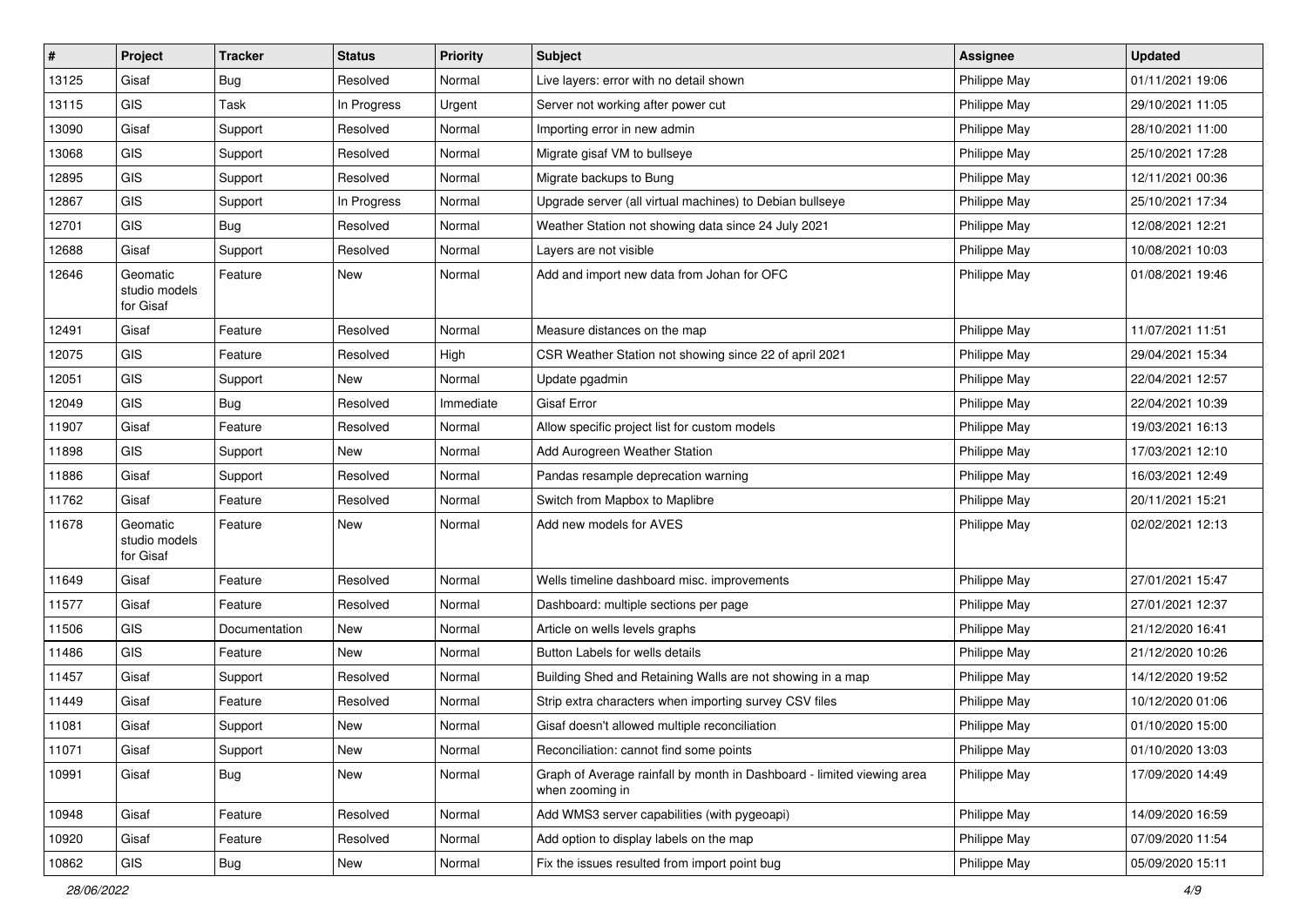| #     | Project    | <b>Tracker</b> | <b>Status</b> | <b>Priority</b> | <b>Subject</b>                                                                                               | <b>Assignee</b> | <b>Updated</b>   |
|-------|------------|----------------|---------------|-----------------|--------------------------------------------------------------------------------------------------------------|-----------------|------------------|
| 10830 | Gisaf      | Bug            | Resolved      | Normal          | Import issue with raw survey points                                                                          | Philippe May    | 30/08/2020 14:45 |
| 10829 | Gisaf      | <b>Bug</b>     | Resolved      | Normal          | Missing symbols                                                                                              | Philippe May    | 24/08/2020 12:34 |
| 10819 | Gisaf      | Bug            | Resolved      | Normal          | Evergreen well: popup showing "null" instead of location, status, type                                       | Philippe May    | 23/08/2020 23:44 |
| 10741 | Gisaf      | Feature        | Resolved      | Normal          | Add a way for changing status of a feature, given its original id                                            | Philippe May    | 16/09/2020 17:35 |
| 10740 | Gisaf      | <b>Bug</b>     | Resolved      | Normal          | Change status: issue with projection system                                                                  | Philippe May    | 17/09/2020 14:34 |
| 10732 | Gisaf      | Bug            | Resolved      | Normal          | Wind Speed unit                                                                                              | Philippe May    | 04/08/2020 16:52 |
| 10728 | Gisaf      | Bug            | Resolved      | Normal          | Cannot download CSV for values                                                                               | Philippe May    | 03/08/2020 15:49 |
| 10693 | GIS        | Support        | Resolved      | Normal          | Wrong geometry type for category R54                                                                         | Philippe May    | 30/07/2020 12:00 |
| 10675 | Gisaf      | Feature        | Resolved      | Normal          | Add attribution on map                                                                                       | Philippe May    | 04/07/2021 13:58 |
| 10569 | Gisaf      | Feature        | Resolved      | Normal          | Well Masterfile/Repository                                                                                   | Philippe May    | 19/12/2020 17:10 |
| 10539 | Gisaf      | <b>Bug</b>     | Resolved      | Normal          | New basket admin: the metadata (surveyor, etc) aren't populated from raw<br>points when importing shapefiles | Philippe May    | 15/07/2020 15:02 |
| 10536 | Gisaf      | Feature        | Resolved      | Normal          | Migrate PlottableModel.Actions.download_csv_value to plugins                                                 | Philippe May    | 15/07/2020 15:07 |
| 10439 | Gisaf      | Bug            | Resolved      | Normal          | Reconciliation: use categories instead of layers                                                             | Philippe May    | 27/06/2020 05:21 |
| 10407 | Gisaf      | Bug            | Resolved      | Normal          | Live layer DXF export: missing reprojection                                                                  | Philippe May    | 23/06/2020 04:24 |
| 10400 | Gisaf      | Bug            | Resolved      | Normal          | Map search: works only once                                                                                  | Philippe May    | 24/06/2020 12:05 |
| 10364 | Gisaf      | Support        | New           | Normal          | Reconcile the reconciliations                                                                                | Philippe May    | 17/06/2020 17:27 |
| 10360 | Gisaf      | Bug            | Resolved      | Normal          | Cannot import survey: accuracy issue                                                                         | Philippe May    | 17/06/2020 01:29 |
| 10337 | Gisaf      | Bug            | Resolved      | Normal          | Custom layers with a "status" column not displayed on the map                                                | Philippe May    | 13/06/2020 17:36 |
| 10331 | Gisaf      | Feature        | Resolved      | Normal          | Reconciliation: sort layer by alphabetical order                                                             | Philippe May    | 12/06/2020 17:45 |
| 10323 | <b>GIS</b> | Bug            | Resolved      | Normal          | Survey points from Eric Chacra: misc issues                                                                  | Philippe May    | 03/08/2020 13:11 |
| 10306 | Gisaf      | Bug            | Resolved      | Normal          | Logout not working                                                                                           | Philippe May    | 11/06/2020 12:13 |
| 10291 | <b>GIS</b> | Support        | In Progress   | Normal          | Vacuum DB at reboot                                                                                          | Philippe May    | 29/10/2021 11:44 |
| 10289 | Gisaf      | <b>Bug</b>     | Resolved      | Normal          | New basket: cannot import raingauge Excel sheet                                                              | Philippe May    | 11/06/2020 12:17 |
| 10224 | Gisaf      | Support        | Resolved      | Normal          | Update gs.basemaps in Jupyter notebooks                                                                      | Philippe May    | 14/06/2021 16:15 |
| 10214 | Gisaf      | Support        | New           | Normal          | <b>Multiple Reconciliations</b>                                                                              | Philippe May    | 27/05/2020 16:12 |
| 10213 | Gisaf      | Bug            | Resolved      | Normal          | Point showing in the reconciliation pop-up but error while reconciling                                       | Philippe May    | 26/06/2020 14:37 |
| 10182 | Gisaf      | Feature        | Resolved      | Normal          | Function to change status of surveyed features                                                               | Philippe May    | 15/07/2020 15:10 |
| 10180 | Gisaf      | <b>Bug</b>     | Resolved      | Normal          | Error importing Johan's shapefile                                                                            | Philippe May    | 27/05/2020 15:34 |
| 10153 | GIS        | Support        | Resolved      | Normal          | Postgis access for Selvarani in QGis                                                                         | Philippe May    | 23/05/2020 12:05 |
| 10152 | Gisaf      | Feature        | Resolved      | Normal          | wells list in Measures Tab with only wells having measures                                                   | Philippe May    | 10/06/2020 15:05 |
| 10151 | GIS        | Feature        | Resolved      | Normal          | PG ADMIN installation on server                                                                              | Philippe May    | 23/05/2020 12:04 |
| 10149 | Gisaf      | <b>Bug</b>     | Resolved      | Normal          | Import basket: fix authorization auto import                                                                 | Philippe May    | 09/06/2020 23:09 |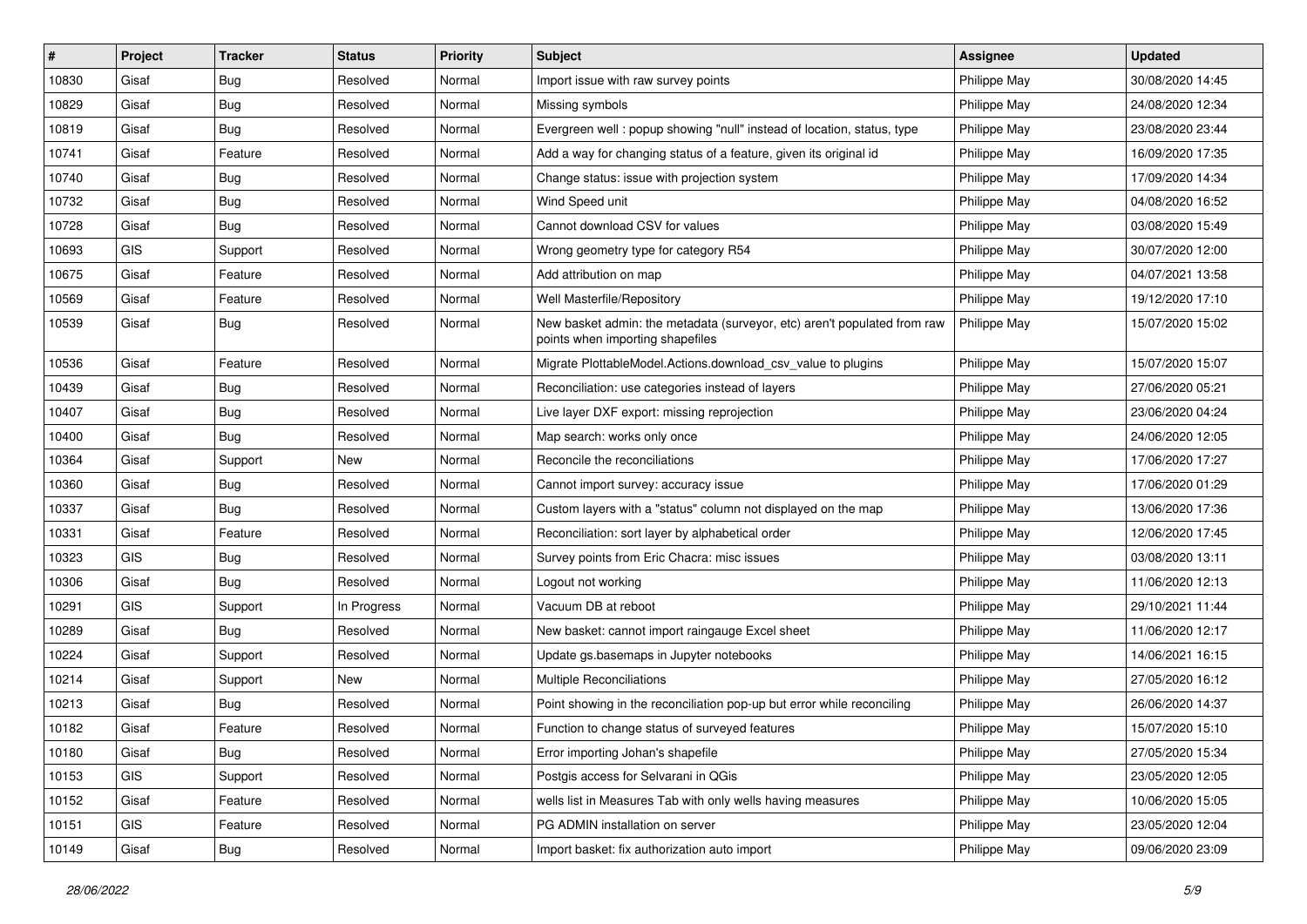| #     | Project    | <b>Tracker</b> | <b>Status</b> | <b>Priority</b> | Subject                                                                                               | Assignee     | <b>Updated</b>   |
|-------|------------|----------------|---------------|-----------------|-------------------------------------------------------------------------------------------------------|--------------|------------------|
| 10140 | Gisaf      | <b>Bug</b>     | <b>New</b>    | Normal          | Admin: sort out manager role                                                                          | Philippe May | 19/05/2020 19:22 |
| 10125 | Gisaf      | <b>Bug</b>     | Resolved      | Normal          | Feature with Status other than existing, not showing in the map (example:<br>future building outline) | Philippe May | 20/05/2020 04:05 |
| 10123 | Gisaf      | <b>Bug</b>     | Resolved      | Normal          | Basket Upload: store not saved                                                                        | Philippe May | 19/05/2020 17:36 |
| 10122 | Gisaf      | Bug            | Resolved      | Normal          | Reconciliation: missing categories                                                                    | Philippe May | 19/05/2020 02:53 |
| 10014 | Gisaf      | Feature        | Resolved      | Normal          | Interity checks                                                                                       | Philippe May | 19/05/2020 19:23 |
| 9944  | Gisaf      | Feature        | Resolved      | Normal          | Admin: manage categories                                                                              | Philippe May | 10/04/2020 12:06 |
| 9789  | Gisaf      | Feature        | New           | Normal          | Login: put in a dialog                                                                                | Philippe May | 28/02/2020 04:28 |
| 9749  | Gisaf      | Feature        | New           | Normal          | Strip extra characters in graphQL queries                                                             | Philippe May | 07/09/2020 12:48 |
| 9603  | Gisaf      | Bug            | New           | Normal          | Map: clean memory after removing layer                                                                | Philippe May | 20/01/2020 13:05 |
| 9602  | Gisaf      | <b>Bug</b>     | Resolved      | Normal          | Map: ability to cancel download                                                                       | Philippe May | 20/01/2020 18:32 |
| 9592  | Gisaf      | Support        | Resolved      | Urgent          | Follow up migration                                                                                   | Philippe May | 19/01/2020 13:42 |
| 9563  | Gisaf      | Feature        | Resolved      | Normal          | Live layers: add option to link to a map feature                                                      | Philippe May | 12/01/2020 22:22 |
| 9552  | Gisaf      | Documentation  | Resolved      | Normal          | Weekly resampling - Starts on mondays                                                                 | Philippe May | 25/07/2020 17:12 |
| 9538  | Gisaf      | Feature        | New           | Normal          | Download shapefile of raw survey points facility - TO BE REMOVED?                                     | Philippe May | 07/01/2020 14:35 |
| 9534  | Gisaf      | Feature        | Resolved      | Normal          | GeoJson store: systematically use geodataframes                                                       | Philippe May | 07/01/2020 16:51 |
| 9519  | Gisaf      | <b>Bug</b>     | Resolved      | Normal          | Map info: fix icons                                                                                   | Philippe May | 02/01/2020 13:11 |
| 9517  | Gisaf      | Feature        | Resolved      | Normal          | Tags: add location                                                                                    | Philippe May | 03/01/2020 11:54 |
| 9516  | Gisaf      | Feature        | Resolved      | Normal          | Map: add option to grab link to the selected feature                                                  | Philippe May | 02/01/2020 15:42 |
| 9510  | Gisaf      | Feature        | Resolved      | Normal          | Automatically resample to daily when there's too much data                                            | Philippe May | 01/01/2020 14:12 |
| 9509  | Gisaf      | Feature        | Resolved      | Normal          | Update angular-plotly to 1.5.0                                                                        | Philippe May | 04/01/2020 12:05 |
| 9493  | Gisaf      | <b>Bug</b>     | Resolved      | Normal          | Plotly png download resize frame                                                                      | Philippe May | 26/12/2019 16:37 |
| 9483  | Gisaf      | Support        | New           | Normal          | Performance: writing gpkg is slower than shapefiles                                                   | Philippe May | 08/01/2020 11:15 |
| 9466  | Gisaf      | Support        | Resolved      | Normal          | Rename "altitude" to "elevation"                                                                      | Philippe May | 08/01/2020 11:27 |
| 9465  | Gisaf      | Bug            | Resolved      | Normal          | Export plots to PNG missing axis labels                                                               | Philippe May | 08/01/2020 11:35 |
| 9463  | <b>GIS</b> | Support        | Resolved      | Normal          | Setup a weather station in Kalpana                                                                    | Philippe May | 02/11/2021 15:08 |
| 9292  | GIS        | Support        | Resolved      | Normal          | Server upgrade to buster                                                                              | Philippe May | 13/11/2019 12:29 |
| 9220  | GIS        | Feature        | Resolved      | High            | Setting the daily resampling of weather data starting from 8.30 am                                    | Philippe May | 08/01/2020 17:57 |
| 9036  | Gisaf      | Bug            | Resolved      | Normal          | Fix login indicator                                                                                   | Philippe May | 03/10/2019 15:15 |
| 8756  | Gisaf      | <b>Bug</b>     | Resolved      | Normal          | Map: handle errors when layers (eg, in base maps) don't actually exist                                | Philippe May | 02/08/2019 16:40 |
| 8721  | Gisaf      | Feature        | New           | Normal          | Survey data basket: handle the case when more than one file in the basket<br>per day                  | Philippe May | 14/10/2020 17:01 |
| 8669  | Gisaf      | Feature        | Resolved      | Normal          | Groups of map layers                                                                                  | Philippe May | 26/07/2019 10:51 |
| 8630  | Gisaf      | Feature        | Resolved      | Normal          | Map: add option for filter with status                                                                | Philippe May | 10/07/2019 16:49 |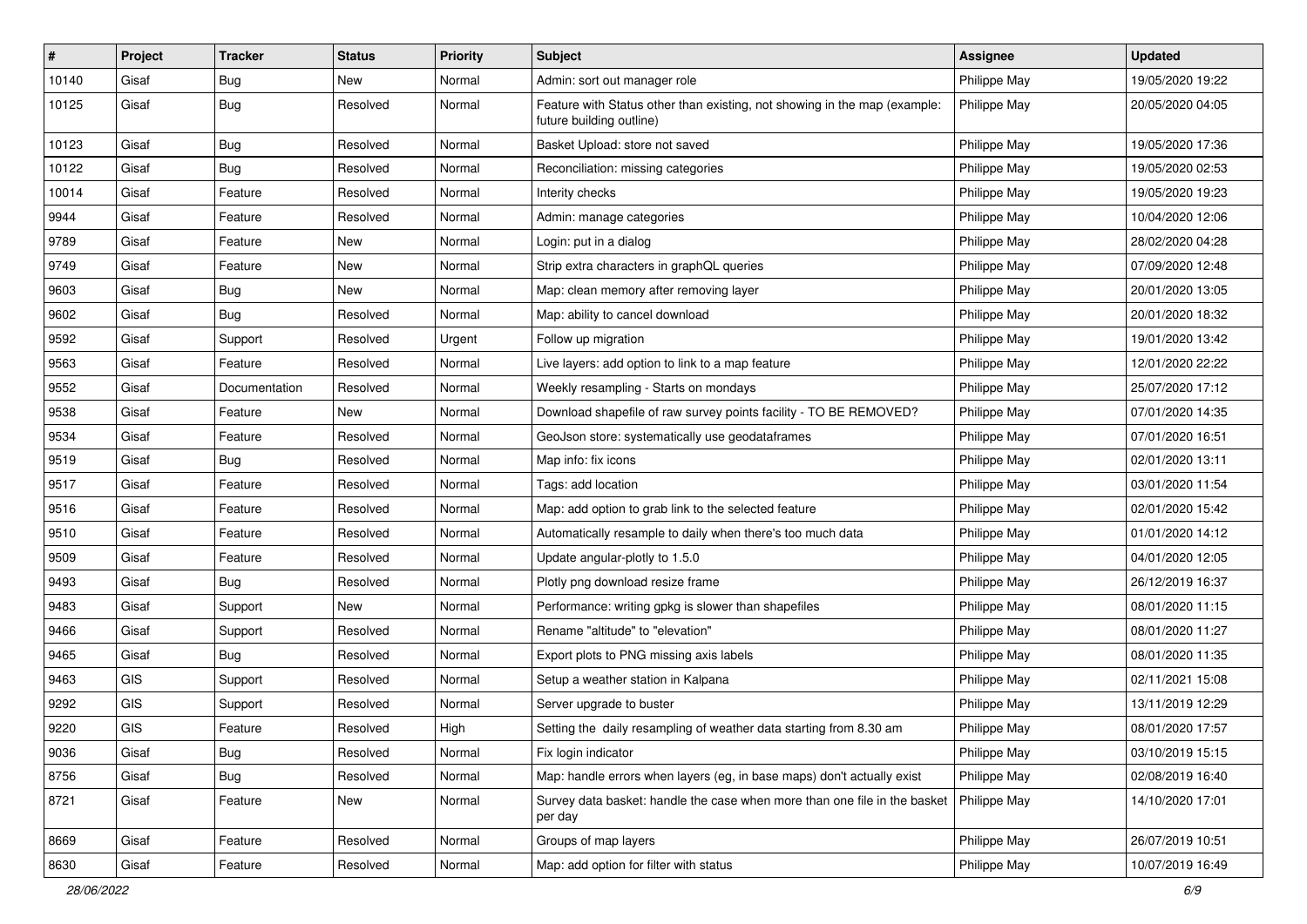| $\vert$ # | Project                                | <b>Tracker</b> | <b>Status</b> | <b>Priority</b> | <b>Subject</b>                                                                      | <b>Assignee</b> | <b>Updated</b>   |
|-----------|----------------------------------------|----------------|---------------|-----------------|-------------------------------------------------------------------------------------|-----------------|------------------|
| 8504      | <b>GIS</b>                             | Support        | Resolved      | Normal          | Clean data from the weather station                                                 | Philippe May    | 04/07/2019 17:05 |
| 8450      | GIS                                    | Support        | Resolved      | Normal          | Unable to Load Jupyter Lab                                                          | Philippe May    | 10/06/2019 15:52 |
| 8246      | <b>GIS</b>                             | Support        | Resolved      | Normal          | Server down?                                                                        | Philippe May    | 06/05/2019 15:45 |
| 8231      | Gisaf                                  | <b>Bug</b>     | Resolved      | Normal          | Fix status in table definition of new categories                                    | Philippe May    | 03/05/2019 17:26 |
| 8096      | Geomatic<br>studio models<br>for Gisaf | Task           | Resolved      | Normal          | Creating a Gkpg/shp for elevation points in Basins with category as an<br>attribute | Philippe May    | 24/05/2019 16:57 |
| 7957      | <b>GIS</b>                             | Bug            | Feedback      | High            | Export polygon shapefiles do not show "holes"                                       | Philippe May    | 04/04/2019 16:14 |
| 7936      | Geomatic<br>studio models<br>for Gisaf | Task           | Resolved      | Normal          | Add the wastewater type to the origin                                               | Philippe May    | 19/03/2019 23:56 |
| 7935      | Geomatic<br>studio models<br>for Gisaf | Task           | Resolved      | Normal          | Template components in order                                                        | Philippe May    | 20/03/2019 15:18 |
| 7853      | GIS                                    | Support        | <b>New</b>    | Normal          | Install OpenDroneMap and WebODM                                                     | Philippe May    | 09/05/2019 15:57 |
| 7813      | Gisaf                                  | Documentation  | Resolved      | Normal          | Including credits for ESRI basemap (Sat, Highways, Labels)                          | Philippe May    | 05/03/2019 12:39 |
| 7763      | <b>GIS</b>                             | Feature        | Feedback      | Normal          | Infrastructure: migrate old-admin to the same server than gisaf                     | Philippe May    | 25/02/2019 11:11 |
| 7725      | Geomatic<br>studio models<br>for Gisaf | Feature        | Resolved      | Normal          | Add a button for generating reports                                                 | Philippe May    | 25/02/2019 13:08 |
| 7711      | Geomatic<br>studio models<br>for Gisaf | Feature        | Resolved      | Normal          | Add fields to component types                                                       | Philippe May    | 25/02/2019 13:06 |
| 7710      | Geomatic<br>studio models<br>for Gisaf | Feature        | Resolved      | Normal          | Add fields to the individual components                                             | Philippe May    | 25/02/2019 13:07 |
| 7709      | Geomatic<br>studio models<br>for Gisaf | Feature        | Resolved      | Normal          | Waste water treatment plant improvements                                            | Philippe May    | 19/03/2019 23:58 |
| 7696      | Geomatic<br>studio models<br>for Gisaf | Feature        | Resolved      | Normal          | HT Cables shapefile from Johan                                                      | Philippe May    | 25/02/2019 18:54 |
| 7584      | Gisaf                                  | <b>Bug</b>     | In Progress   | Normal          | Error with large integers (graphql)                                                 | Philippe May    | 20/09/2019 10:52 |
| 7554      | <b>GIS</b>                             | Bug            | Resolved      | Normal          | Cannot auto import points for project RZ                                            | Philippe May    | 04/02/2019 16:31 |
| 7552      | GIS                                    | Bug            | Resolved      | Normal          | error in auto import of raw points to point shapefiles                              | Philippe May    | 05/02/2019 11:13 |
| 7551      | <b>GIS</b>                             | Bug            | Resolved      | Normal          | error while downloading shapefiles from gisaf                                       | Philippe May    | 06/02/2019 09:10 |
| 7527      | Gisaf                                  | Feature        | Resolved      | Normal          | Give an option to resample data for graphs (eg. rain gauge)                         | Philippe May    | 07/03/2019 16:24 |
| 7402      | GIS                                    | Support        | New           | Normal          | Integrate data from well probes                                                     | Philippe May    | 10/01/2019 11:12 |
| 7379      | Gisaf                                  | Feature        | New           | Low             | Make Gisaf installable (Progressive Web App)                                        | Philippe May    | 02/02/2019 10:27 |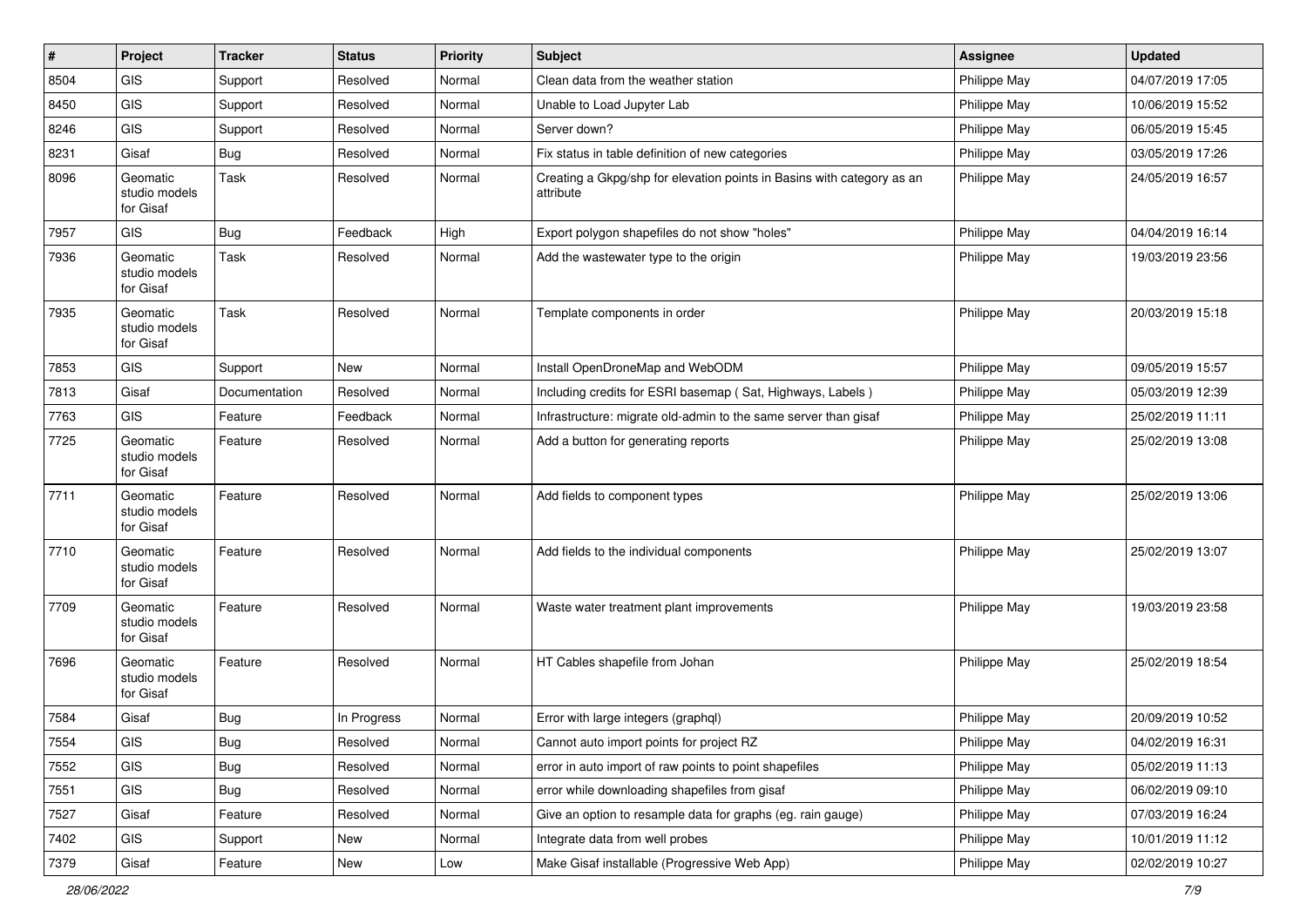| $\#$  | Project    | <b>Tracker</b> | <b>Status</b> | <b>Priority</b> | <b>Subject</b>                                                                                           | <b>Assignee</b>         | <b>Updated</b>   |
|-------|------------|----------------|---------------|-----------------|----------------------------------------------------------------------------------------------------------|-------------------------|------------------|
| 7343  | <b>GIS</b> | Support        | Resolved      | Normal          | Add layer for locations                                                                                  | Philippe May            | 02/02/2019 15:25 |
| 7161  | GIS        | Support        | In Progress   | Normal          | Setup remote backup                                                                                      | Philippe May            | 19/12/2018 10:14 |
| 7156  | GIS        | Support        | Resolved      | Normal          | Make server boot again                                                                                   | Philippe May            | 05/02/2019 11:13 |
| 7120  | GIS        | Support        | In Progress   | Normal          | High CPU usage on the server (dom0)                                                                      | Philippe May            | 26/02/2019 13:10 |
| 6990  | <b>GIS</b> | Support        | Resolved      | Normal          | Create a VM for Notebooks                                                                                | Philippe May            | 10/11/2018 15:57 |
| 6954  | <b>GIS</b> | Support        | Resolved      | Normal          | Create a VM for DB                                                                                       | Philippe May            | 10/11/2018 16:02 |
| 6907  | Gisaf      | Support        | New           | Low             | Study alternative for TileServer                                                                         | Philippe May            | 11/01/2020 11:45 |
| 6538  | Gisaf      | Bug            | New           | Normal          | Well level: improve the form and input processing (dry checkbox)                                         | Philippe May            | 12/03/2019 11:09 |
| 6494  | GIS        | Support        | Resolved      | Normal          | Add CC copyright on data                                                                                 | Philippe May            | 31/08/2018 21:19 |
| 6099  | Gisaf      | Feature        | New           | Low             | Sanic/Gino admin                                                                                         | Philippe May            | 07/03/2019 16:24 |
| 6090  | Gisaf      | Bug            | New           | Low             | Polygon rendering issue                                                                                  | Philippe May            | 07/03/2019 16:24 |
| 6069  | Gisaf      | Task           | Resolved      | Normal          | wwtp output and flow component - output                                                                  | Philippe May            | 22/06/2018 15:15 |
| 5988  | Gisaf      | <b>Bug</b>     | Resolved      | Normal          | problem with the flow from origin of wastewater to the component                                         | Philippe May            | 08/06/2018 15:14 |
| 5978  | GIS        | Task           | Resolved      | High            | Registration for Bangalore Open Street Map conference                                                    | Philippe May            | 11/06/2018 11:56 |
| 5974  | Gisaf      | <b>Bug</b>     | Resolved      | Normal          | Issues in uploading readings into GISAF using interface                                                  | Philippe May            | 06/02/2019 09:25 |
| 5618  | Gisaf      | Feature        | Resolved      | Low             | Export layers as DXF                                                                                     | Philippe May            | 05/03/2019 12:42 |
| 5033  | Gisaf      | Feature        | Resolved      | Normal          | Add an option to display a base line in the bar charts                                                   | Philippe May            | 04/01/2018 01:09 |
| 3472  | Gisaf      | Feature        | Resolved      | Normal          | Weather station graphs: choice of parameters                                                             | Philippe May            | 10/03/2019 14:52 |
| 3410  | <b>GIS</b> | Support        | Resolved      | High            | Map website to http://water.auroville.org.in                                                             | Philippe May            | 27/12/2016 22:41 |
| 3368  | GIS        | <b>Bug</b>     | Resolved      | Urgent          | Cannot upload data                                                                                       | Philippe May            | 21/12/2016 12:10 |
| 13822 | <b>GIS</b> | Support        | Feedback      | Normal          | Need a Login id and password to a Gisaf for entering the tag value.                                      | Pushparaj Muthukrishnan | 27/03/2022 16:47 |
| 8262  | GIS        | Feature        | New           | Normal          | Change points into MISTAKES for updated cycle path and MM fence                                          | Pushparaj Muthukrishnan | 09/05/2019 14:59 |
| 7937  | <b>GIS</b> | Bug            | Resolved      | Normal          | Retention wall is not properly display in GIS,                                                           | Pushparaj Muthukrishnan | 23/03/2019 15:52 |
| 7839  | <b>GIS</b> | Task           | Resolved      | Normal          | Bush vs Bush Area - mismatch                                                                             | Pushparaj Muthukrishnan | 23/03/2019 10:30 |
| 7814  | GIS        | Task           | Resolved      | Normal          | RTK coordinates of Drone targets                                                                         | Pushparaj Muthukrishnan | 03/05/2019 11:35 |
| 7786  | <b>GIS</b> | Task           | Resolved      | Low             | To take a photo of Boundary Stone and position                                                           | Pushparaj Muthukrishnan | 03/05/2019 11:36 |
| 7784  | GIS        | Task           | Resolved      | Immediate       | In Invocation Unpaved road is missing in gisaf                                                           | Pushparaj Muthukrishnan | 23/03/2019 10:32 |
| 7778  | GIS        | Task           | Resolved      | Normal          | To fines the survey work in Sukhavati Community by 09/03/2019                                            | Pushparaj Muthukrishnan | 03/05/2019 11:37 |
| 7574  | GIS        | Task           | Resolved      | Normal          | Survey in Maduca                                                                                         | Pushparaj Muthukrishnan | 26/02/2019 14:42 |
| 7548  | GIS        | Task           | Resolved      | Normal          | To finish the Kalpana line work and Shape file and include the D, E Cad<br>and shape file to master file | Pushparaj Muthukrishnan | 03/05/2019 11:38 |
| 7734  | GIS        | Task           | New           | Normal          | Start surveying in Sukhavati                                                                             | Ramkumar Sekar          | 25/02/2019 17:49 |
| 9468  | Gisaf      | <b>Bug</b>     | Feedback      | Normal          | "Find my Location" button on map returns strange result !!                                               | <b>Richard Presley</b>  | 20/12/2019 19:36 |